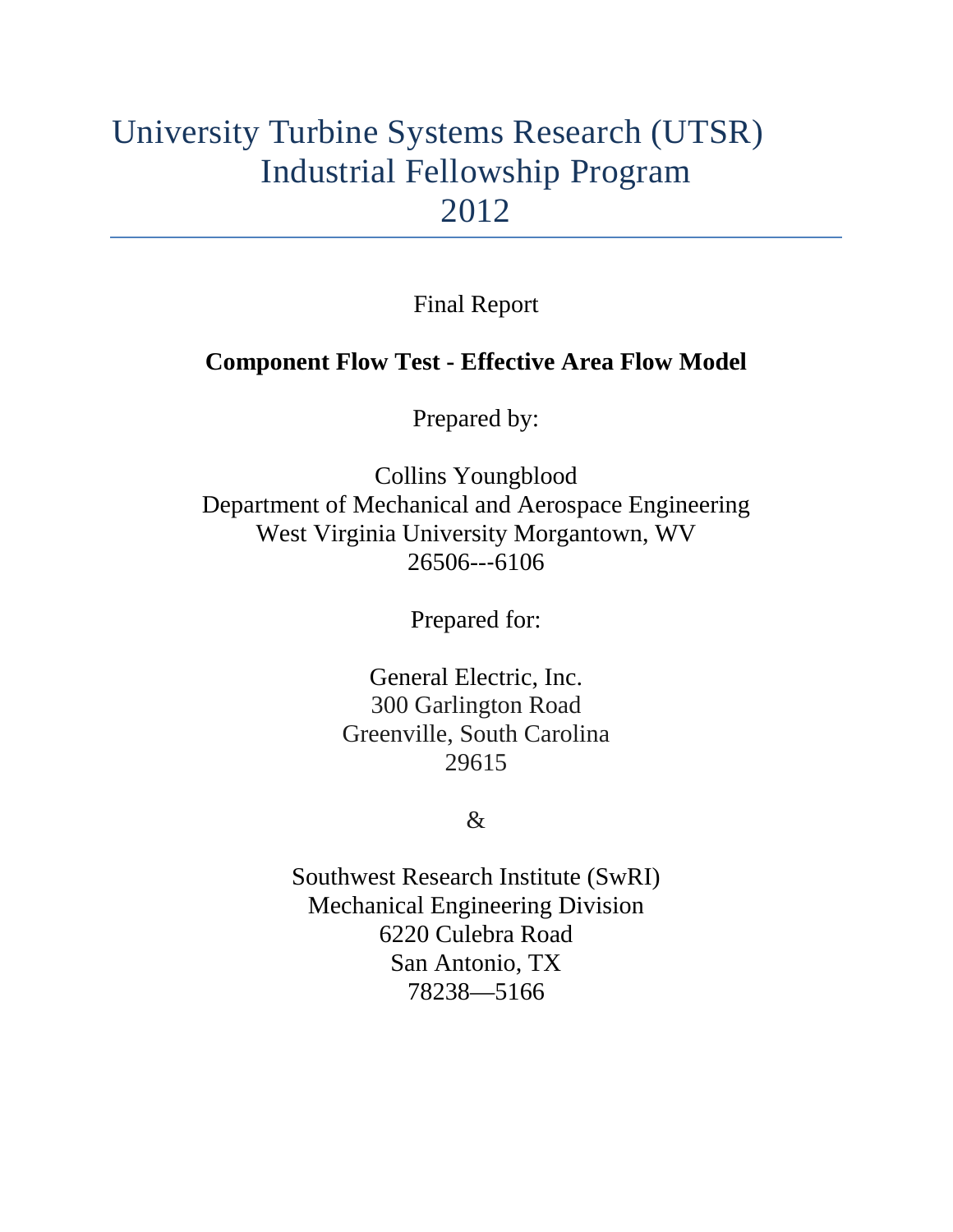#### Introduction:

General Electric, Inc. here in Greenville, South Carolina site is the largest Gas Turbine manufacturing plant in the world. Most of the advanced gas turbines are produced for global exports. With the combustor in particular, customers especially in Europe have emission regulations that vary at base load and turn down load conditions.

The design of the combustor is a very complex application which can be very time consuming. Each design activity requires some level of technical review. There are various types of technical reviews the combustor has to follow through in order to be successfully put into the gas turbine system.

The first stage is called a Conceptual Design Review. The CDR evaluates how the product's CTQ requirements will be met with the proposed design. At this point, the development team selects the best option and agrees to focus design effort on that concept.

The next stage is called the Preliminary Design Review. The PDR examines; how well the product requirements are being satisfied, whether feature- and process-level CTQ and design practice requirements are established, whether the design incorporates proven features and lessons learned, and results of optimization and trade-off studies. The review that the 9FB.05 team has been working on and my project fell into was the Preliminary Design Review.

The last review is called Detailed Design Review. The main objective of DDR is to perform a final assessment of the design prior to manufacture. These reviews sometimes are called Production Release Reviews. The DDR is directed to confirm adherence to design practices and procedures, and examining the justification for any departures from standard practice or deviations from required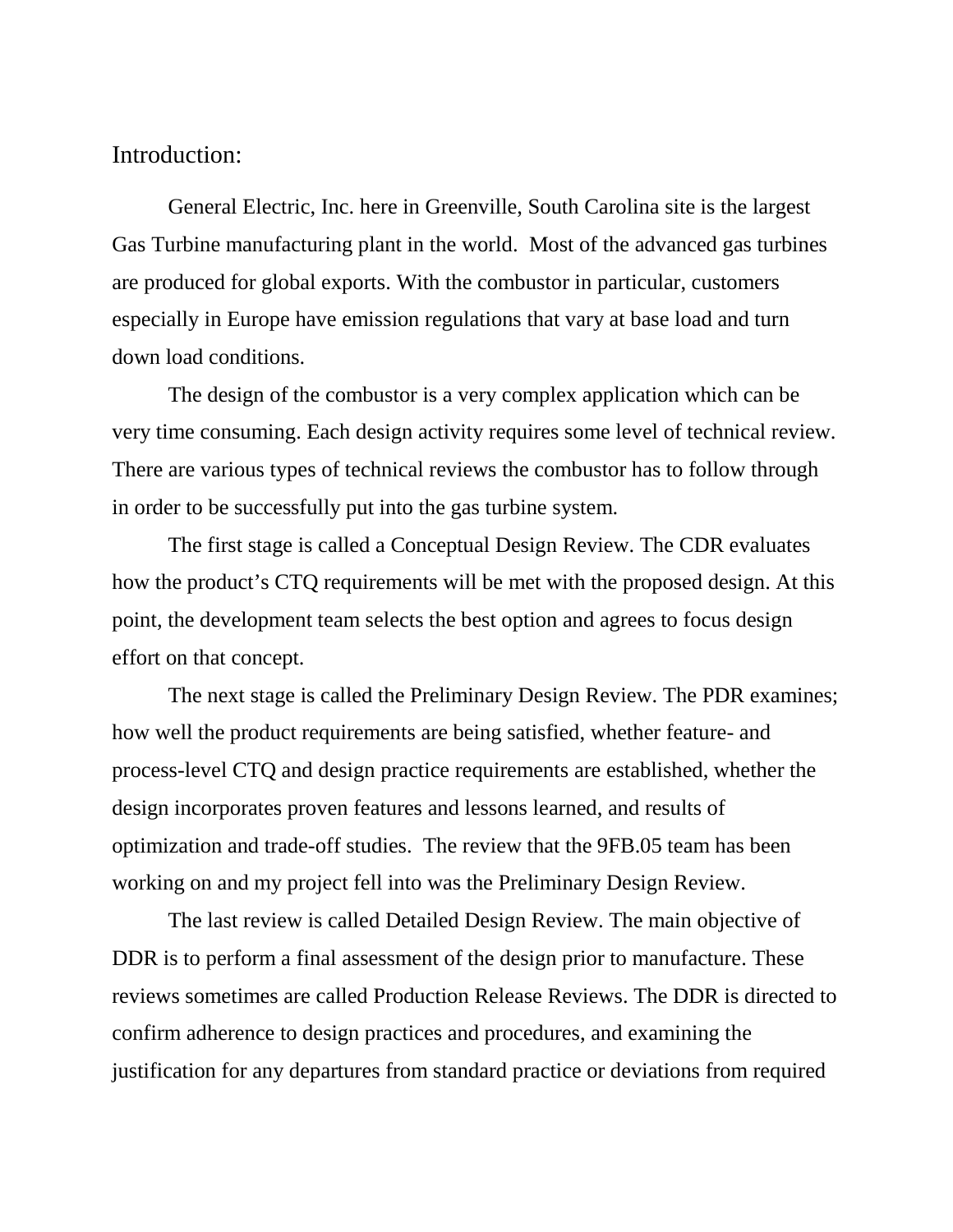goals. Although there are three main stages, there also can be multiple other reviews to lead up with a final production.

## Component flow Testing:

The Component Flow Skid is a vacuum based flow stand that is determined to measure an effective area relating to the combined open orifices in that geometry. The three key components that are used to quantify the effective areas are pressure drop, mass flow, barometric pressure, and air density. Some examples of such geometries include fuel nozzles, air curtain holes, swozzles, and tip purge areas. Below is picture of the main component flow stand:



**Figure 1: Component flow stand in the Mech. Lab**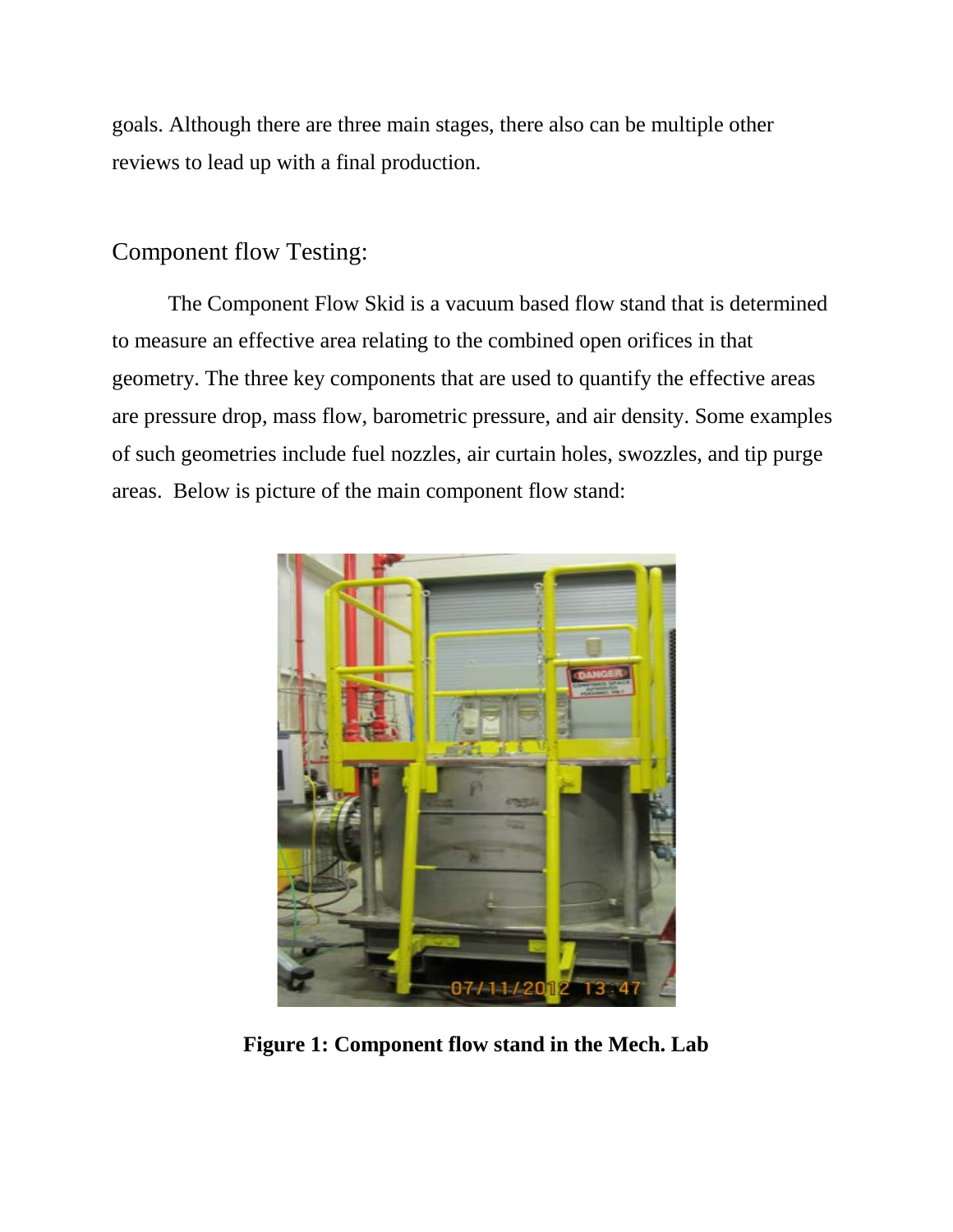There are some required inputs from engineering to successfully execute a component flow test. Test hardware needs to be gathered and organized when constructing on the flow stand. Hardware must have ID or a detailed description or drawing entered in e-TOS. Next a test plan must be created to determine specific flow sections of what holes to exactly flow. Test plan must be uploaded to e-TOS three days prior to the test. Adapters may be designed in order to seal and secure test hardware onto the skid top plate. Intricate geometries may require blocking certain flow paths in order to accomplish desired test requirements. Lastly, predictions of effective areas and pressure ratio(s) must be determined for the test engineer in order to determine which calibrated nozzle will be installed to conduct testing.

## **Objective**:

The main objective of this project was to execute critical parts of PDR component flow-test plan. After completing some of the objectives on the test plan, the measured effective areas are used to make fired test-flow predictions. The three components from the combustor that were flow tested consist of piston rings, two types of fuel nozzles and a newer designed nozzle box.

#### *Nozzle Box:*

Before completing the nozzle box flow test, some modifications for an adapter had to be made in order for the new nozzle box to fit on the flow stand. The main holes that were being measured from the nozzle box were cooling holes. Cooling holes help the nozzle box from heating up to excessive temperature before cracking or fatigue. Stoppers and metal tape were used to seal other excess holes that were not a part of this specific test.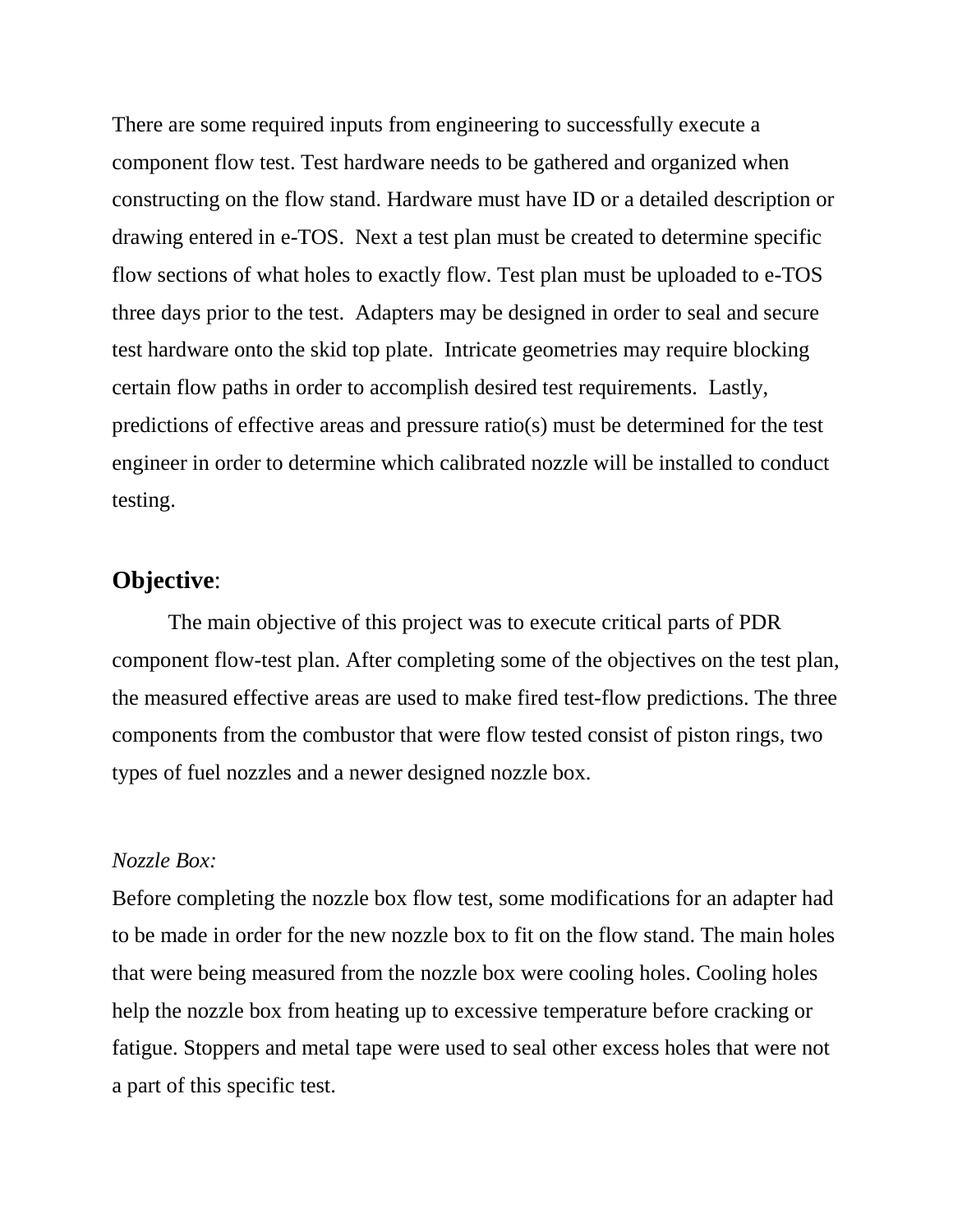#### *Piston Ring:*

For the piston ring flow tests, adapter and mock burner tubes were designed and made in order to successfully measure the effective area. These adapters had to be a specific height and diameter in order for the piston ring to replicate the condition for when inside the combustor. There were two different center and outer types of piston rings that included different size scallops and different ring thicknesses.

The piston ring test had to be measured on a *Positive Pressure Flow Bench* instead of the flow stand that was used for the nozzle box and fuel nozzles. This flow stand is more precise and a different configuration had to be completed before running the test.

#### *Fuel Nozzle:*

The 2.6 and 2.6+ fuel nozzles were flow tested. The two different holes that were carefully being measured were the tip purge area holes and swozzle slots on the 2.6 nozzle. For the 2.6+ nozzle, the air curtain holes were the main focus.

#### **Effective Area calculations:**

The main importance on calculating the effective area for different elements in the combustion is to test the assumption in order to find the correct Discharge coefficient for a specific flow master model. In order to find the effective areas, first, what type of orifices will be blocked off in order to find the correct effective area for specific orifices? Once the configuration on which holes will be blocked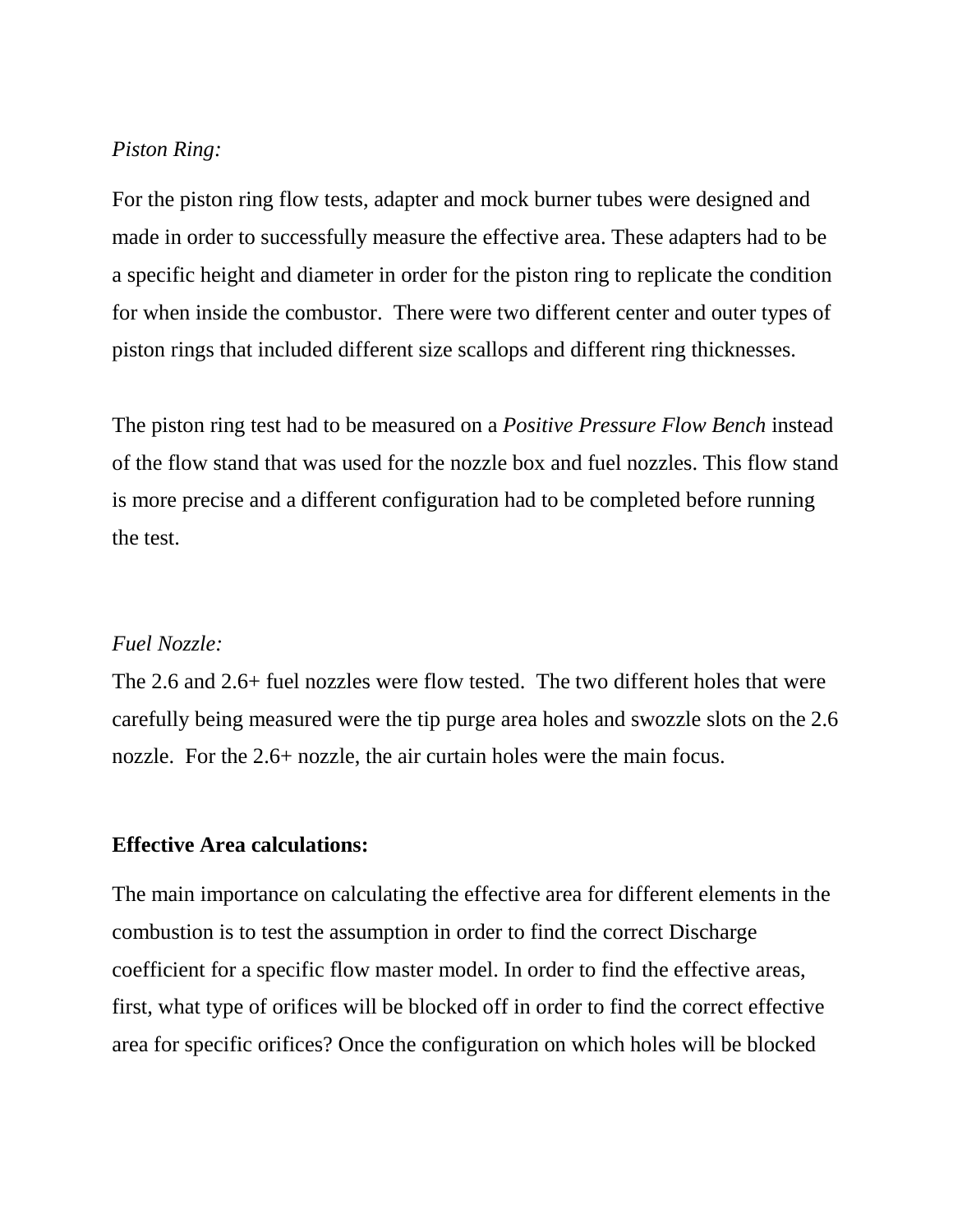off or kept open, a flow test can then be performed to reach your goal of finding the different effective areas at different pressure ratios.

$$
C_d = \frac{A_{eff}}{A_{geo}}
$$

The geometric area could be calculated from having the diameter of the orifices. A  $C_d$  was assumed in order to calculate for the effective area. Once the flow test was performed, the data can then be used to check predications that were made in the beginning. The Cd is then found using the measured effective area from the flow test and the geometric area that was calculated from the beginning of the experiment. The overall measured effective areas are used then to make fired- test flow predictions.

#### **Flow Test Results and Analysis**:

The main focus for the *nozzle box* was to flow test the cooling areas. In the beginning before the test, we learned that this new nozzle box had fewer amount of holes drilled than the older box nozzle and expected a lower area going into the test. After running the test, we learned that the effective area came out a lot lower than what we expected. After looking at the data, we thought it was important to inspect the box, using a 25 mill pin gage and finding that some of the holes were still too small for the pin gage to go inside. The conclusion that the group discussed with the lab team was there were issues with the thermal barrier coating blocking some of the holes in the new nozzle box and for that reason the box should not be used for any fire tests.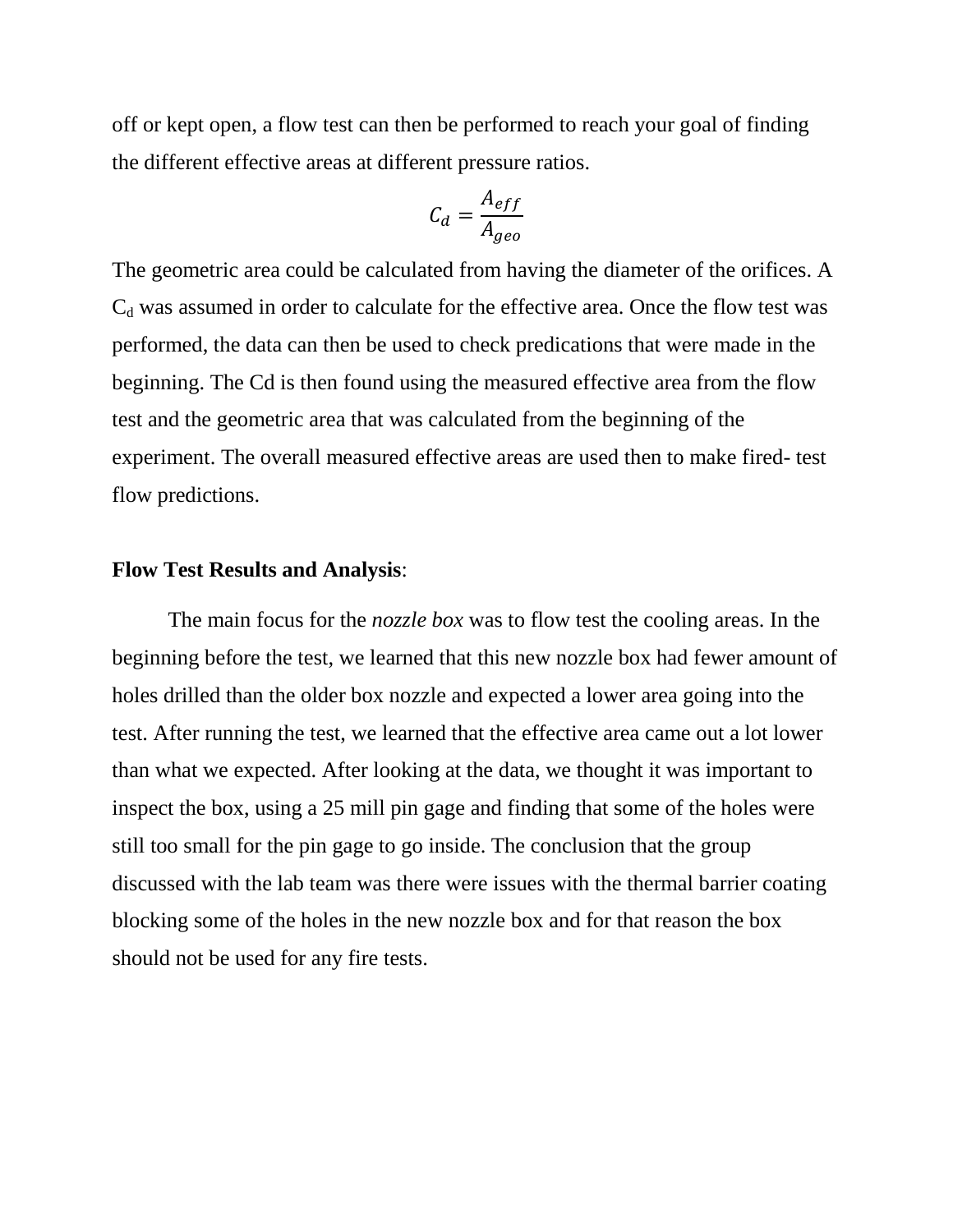The *piston ring test* included both center and outer front rings that had two different scallops' sizes and ring thicknesses. Adapters and burner tubes had to be designed in order to replicate the test as if the piston rings were in the combustor.

There was another test run on the high and low flow *outer piston rings*. The graph below shows the difference between the two flows at the same range of pressure ratios. As you can see the effective area was slightly larger on the high flow ring than the low flow ring.

The last flow test I ran was on the two different style nozzle tips, and main focus was looking at the purge areas for the 2.6 and 2.6+ nozzles. For the 2.6 nozzle, the two main area features included swozzle tips only and the full area of the tip passage. The swozzle tip passages were tested by opening all of the area below the slots to strictly measure the swozzle passages only. Please refer to *Figure x* in *Appendix C* to see where the slots and cartridge hole are located:

A characterized bypass hole was added in parallel to bring the areas up to a reasonable range for the flow stand to measure. The graph describes the comparison between using the bypass whole and flow testing without the whole.

The second fuel nozzle that was flow tested, was the 2.6+. The main focus was analyzing the air curtain passages. Below in Figure 12 in Appendix C will show where the passages are located. The one thing to keep in mind was the 2.6+ nozzle only had 5 swozzle slots opened compared to the 2.6 nozzle that had 10 slots opened. The effective area was a little lower due to fewer amounts of slots being opened.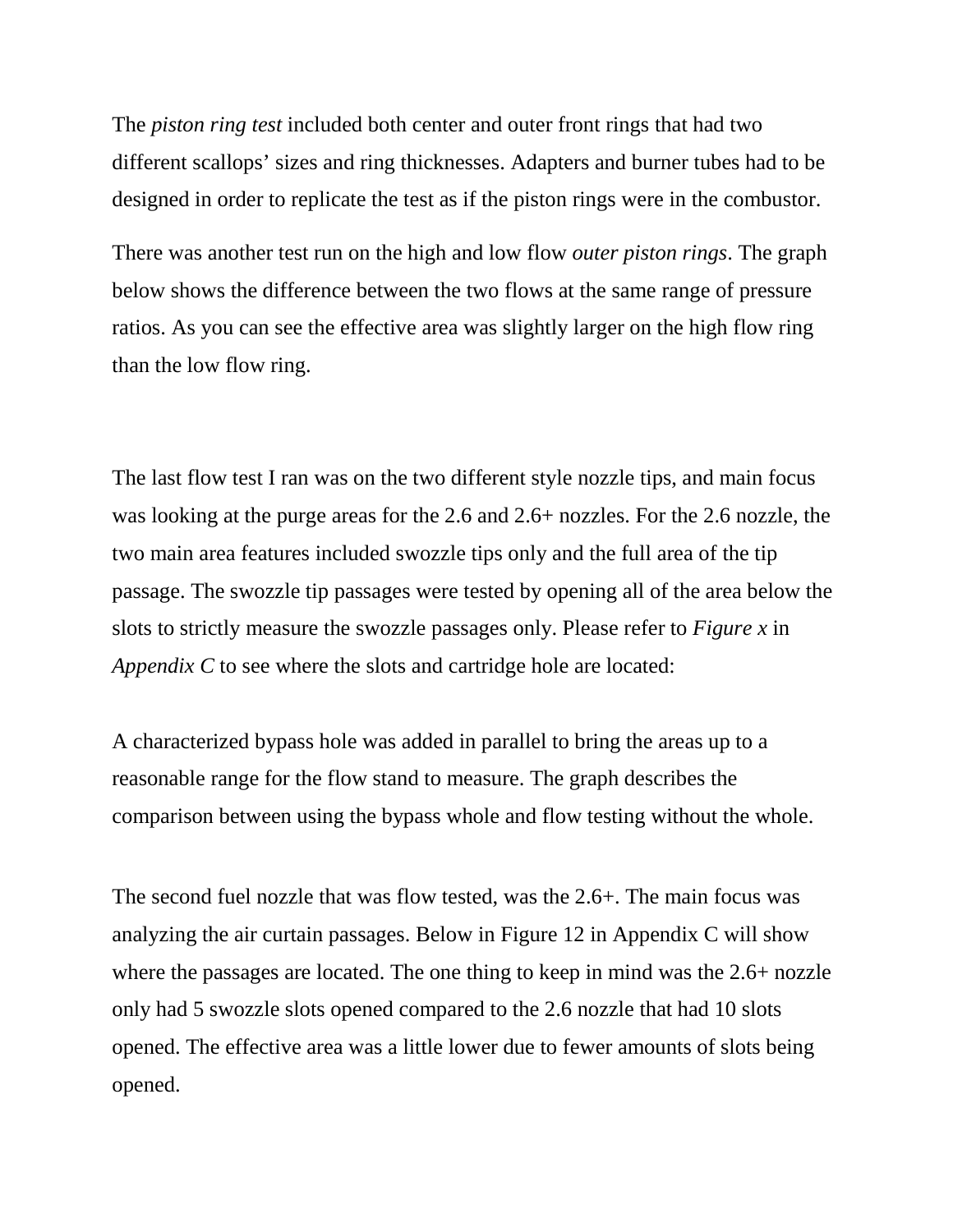## *Fired Test Results***:**

The 9FB.05 combustion team evaluated multiple tip configuration changes during fired testing with some uncertainty in the initial assumptions of total tip flow for each test configuration. By determining the total effective areas, and pressures from the fire tests, a new total tip flow was able to be calculated for base load as wells as for turndown load conditions.

The mass flow of the cap had to be calculated first by using a list of parameters such as; upstream pressure, downstream pressure, overall effective area, air inlet temperature, and air constants limits.

By finding the effective areas from the 2.6 and 2.6+ cold flow test, the total effective areas could then be determined. These parameters such as, curtain effective area, passive and active cartridge areas were all used to calculate the total effective area from each fire test. The overall total tip flow was calculated by adding the mass flow from the cap to the total effective area.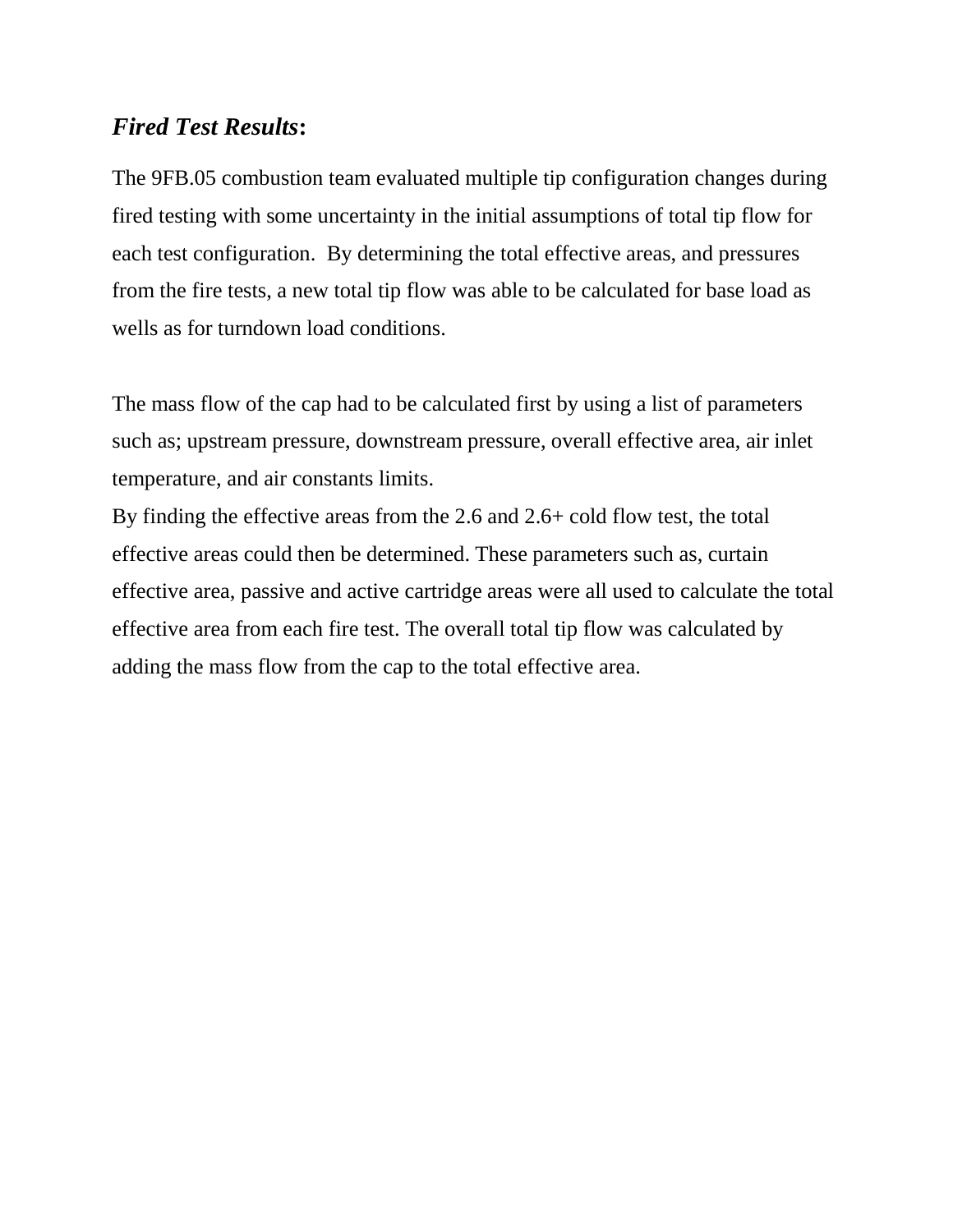#### **Acknowledgments:**

The experienced I gained working for General Electric has been tremendously rewarding for my understanding on the combustor and different elements that make up the full combustion can. All of the different test that I was able to be a part of was not only a learning experience, but was very exciting to see a live all day test for the combustor that the team is working on. Being able to also work with a vendor was another learning block to see what the different qualifications were to have parts made. General electric here is a very diverse environment which has really helped me to gain and improve my engineering skills in every direction.

I would like to thank Mohan Bobba for his guidance and support for organizing a test plan to run a test on the component flow stand. . I would also like to thank Brad Crawley for his patience and giving me positive input throughout my project. Thanks to the whole 9FB.05 team not only letting me sit through all of the fire tests, but for the knowledgeable information on understanding the combustor.